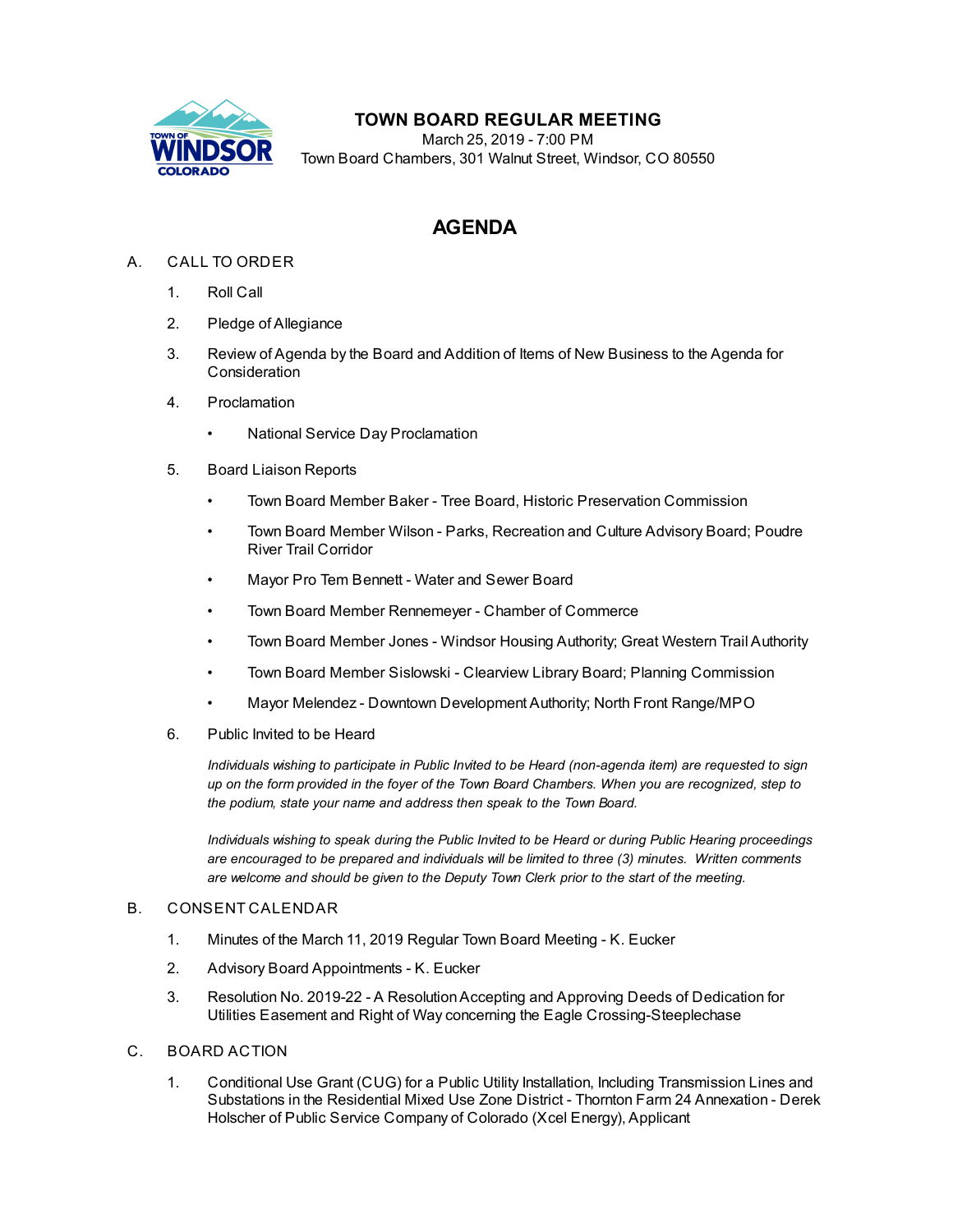- Quasi-judicial
- Staff presentation Millissa Berry, Senior Planner
- 2. Public Hearing Final Major Subdivision Raindance Subdivision 6th Filing (Formerly Raindance Subdivision 7th Filing) – David B. Nelson, Raindance Land Company, LLC, owner; Martin Lind, Raindance Land Company, LLC, applicant; Tom Siegel, Water Valley Land Company applicant's [representative](file:///C:/Windows/TEMP/CoverSheet.aspx?ItemID=269&MeetingID=43)
	- Quasi-iudicial
	- Staff Presentation Millissa Berry, Senior Planner
- 3. Resolution No. 2019-23 Final Major Subdivision Raindance Subdivision 6th Filing (Formerly Raindance Subdivision 7th Filing) – David B. Nelson, Raindance Land Company, LLC, owner; Martin Lind, Raindance Land Company, LLC, applicant; Tom Siegel, Water Valley Land Company applicant's [representative](file:///C:/Windows/TEMP/CoverSheet.aspx?ItemID=270&MeetingID=43)
	- Quasi-judicial
	- Staff presentation Millissa Berry, Senior Planner
- 4. Resolution No. 2019-24 A [ResolutionAppropriating](file:///C:/Windows/TEMP/CoverSheet.aspx?ItemID=284&MeetingID=43) Additional Sums of Money to Defray Expenses in Excess of Amounts Budgeted for the Town of Windsor, Colorado for 2018
	- Legislative Action
	- Dean Moyer, Director of Finance
- 5. Ordinance No. 2019-1586 An Ordinance Amending Chapter 13 of the Windsor Municipal Code With Respect to the [Establishment](file:///C:/Windows/TEMP/CoverSheet.aspx?ItemID=274&MeetingID=43) of Municipal Separate Storm Sewer System **Regulations** 
	- First reading
	- Legislative action
	- Janine Hegeman, Stormwater Program Coordinator
- 6. Resolution No. 2019-25 A Resolution pursuant to Section 16.8 Of The Windsor Home Rule Charter Authorizing the Acquisition of Certain Property Rights by Negotiation and, if necessary, by Eminent Domain for the Windsor Harmony Road [Improvement](file:///C:/Windows/TEMP/CoverSheet.aspx?ItemID=281&MeetingID=43) Project
	- Edward J. Blieszner, Special Counsel
- 7. Resolution No. 2019-21 A Resolution Pursuant to Section 16.8 of the Windsor Home Rule Charter Authorizing the Acquisition of Certain Property Rights by Negotiation and, if Necessary, by Eminent Domain for the Windsor [LCR5/SH392](file:///C:/Windows/TEMP/CoverSheet.aspx?ItemID=280&MeetingID=43) Roadway Improvement Project
	- Edward J. Blieszner, Special Counsel
- 8. Great Western Metro District No. 4 Inclusion and [Boundary](file:///C:/Windows/TEMP/CoverSheet.aspx?ItemID=278&MeetingID=43) Change
	- David O'Leary
- 9. The Ridge at Harmony Road Metro District Internal Boundary Adjustment
	- David O'Leary
- 10. Community [Development](file:///C:/Windows/TEMP/CoverSheet.aspx?ItemID=283&MeetingID=43) Report
	- Staff presentation: Scott Ballstadt, Director of Planning

#### D. COMMUNICATIONS

- 1. Communications from TownAttorney
- 2. Communications from Town Staff
	- a. Police [Department](file:///C:/Windows/TEMP/CoverSheet.aspx?ItemID=275&MeetingID=43) Monthly Statistics Report February 2019
	- b. Windsor Liquor License [Authority](file:///C:/Windows/TEMP/CoverSheet.aspx?ItemID=277&MeetingID=43) 1st Quarter Report
- 3. Communications from Town Manager
- 4. Communications from Town Board